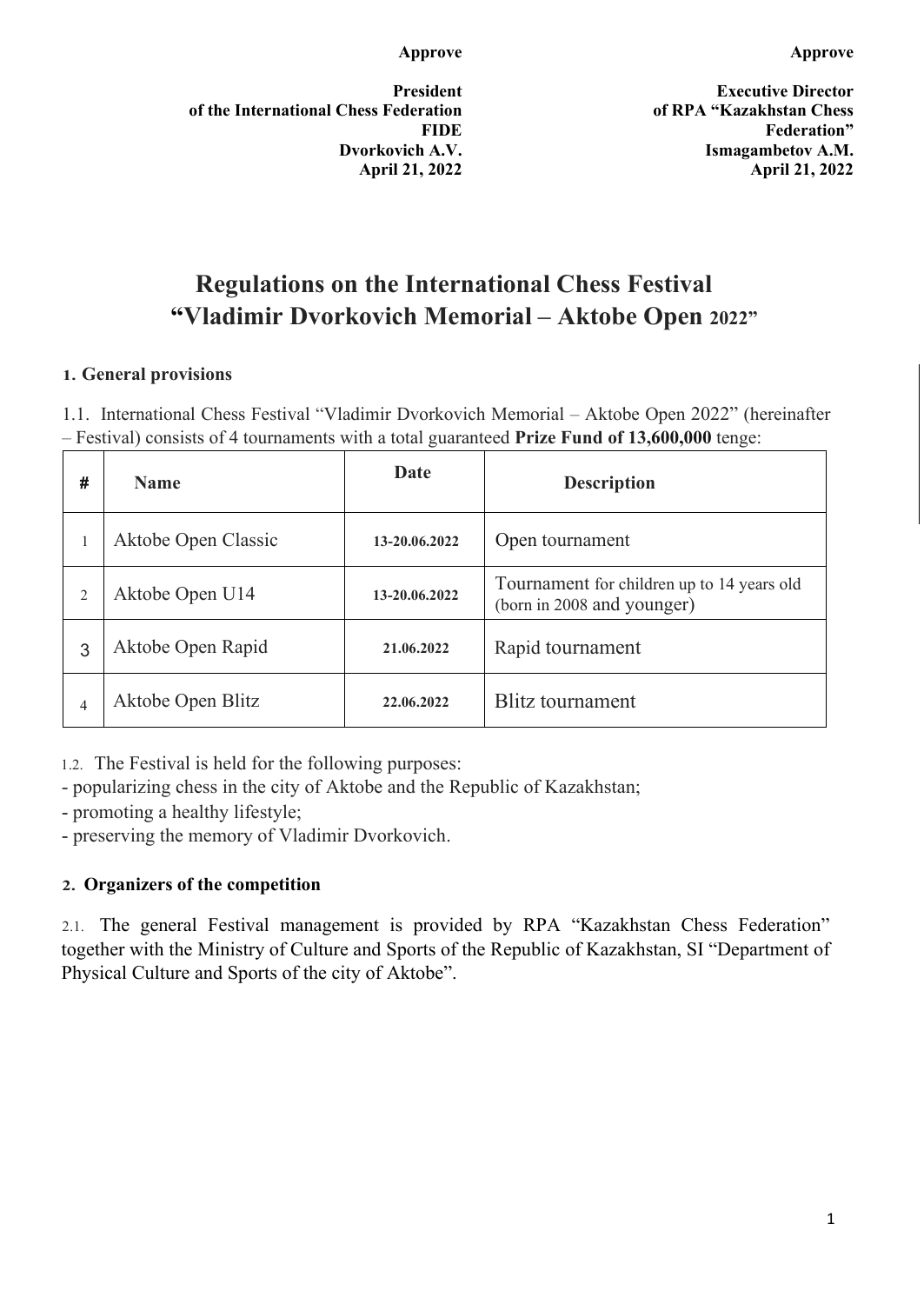#### **3.Information about the tournament**

3.1. Venue of the Festival – the city of Aktobe, Aktobe Regional Philharmonic named after Gaziza Zhubanova, Concert Hall "Oner ortalygy", Abulkhair khan avenue, 90 B.

3.2. Preliminary applications are accepted by e-mail **[aktobeopen@kazchess.kz](mailto:aktobeopen@kazchess.kz)** through the established forms (Annex A – for foreign participants, Annex B – for Kazakhstan participants) until June 1, 2022.

3.3. The Organizing Committee reserves the right to refuse registration after June 1, 2022.

3.4. Festival arrangements (time control):

| #              | <b>Name</b>                | <b>Type</b>  | Number<br>of<br>rounds | <b>Time control</b>               |
|----------------|----------------------------|--------------|------------------------|-----------------------------------|
|                | Open                       | <b>Swiss</b> | 9                      | $90 \text{ min} + 30 \text{ sec}$ |
| $\overline{2}$ | Youth Open U <sub>14</sub> | <b>Swiss</b> | $\mathbf Q$            | $60 \text{ min} + 30 \text{ sec}$ |
| 3              | Rapid                      | <b>Swiss</b> | 9                      | $10 \text{ min} + 5 \text{ sec}$  |
|                | Blitz                      | Swiss        | 11                     | $3 \text{ min} + 2 \text{ sec}$   |

3.5. The pairing is drawn using the Swiss Manager program.

3.6. Open, Youth Open U14, Rapid, Blitz tournaments are held with the FIDE rating calculation.

3.7. Festival program:

| Date       | <b>Open</b>                                                                                   | Youth<br>Open U <sub>14</sub>                                                    | Rapid | <b>Blitz</b> |  |
|------------|-----------------------------------------------------------------------------------------------|----------------------------------------------------------------------------------|-------|--------------|--|
| 13.06.2022 | <b>Arrival day.</b><br><b>Registration of participants.</b><br>5:00 p.m. – Technical Meeting. |                                                                                  |       |              |  |
| 14.06.2022 | $12:00$ p.m. $-$<br><b>Opening of</b><br>the Festival.<br>1:00 p.m. $-$<br>round 1            | $12:00 p.m. -$<br><b>Opening of</b><br>the Festival.<br>1:00 p.m. $-$<br>round 1 |       |              |  |
| 15.06.2022 | $11:00$ a.m. $-$<br>round 2                                                                   | $11:00$ a.m. $-$<br>round 2                                                      |       |              |  |
| 16.062022  | 10:00 $a.m. -$<br>round 3<br>4:00 p.m. $-$<br>round 4                                         | $10:00$ a.m. $-$<br>round 3<br>$4:00 p.m. -$<br>round 4                          |       |              |  |
| 17.06.2022 | 11:00 a.m. $-$<br>round 5                                                                     | $11:00$ a.m. $-$<br>round 5                                                      |       |              |  |
| 18.06.2022 | $10:00 a.m. -$<br>round 6<br>4:00 p.m. $-$                                                    | $10:00$ a.m. $-$<br>round 6<br>4:00 p.m. $-$                                     |       |              |  |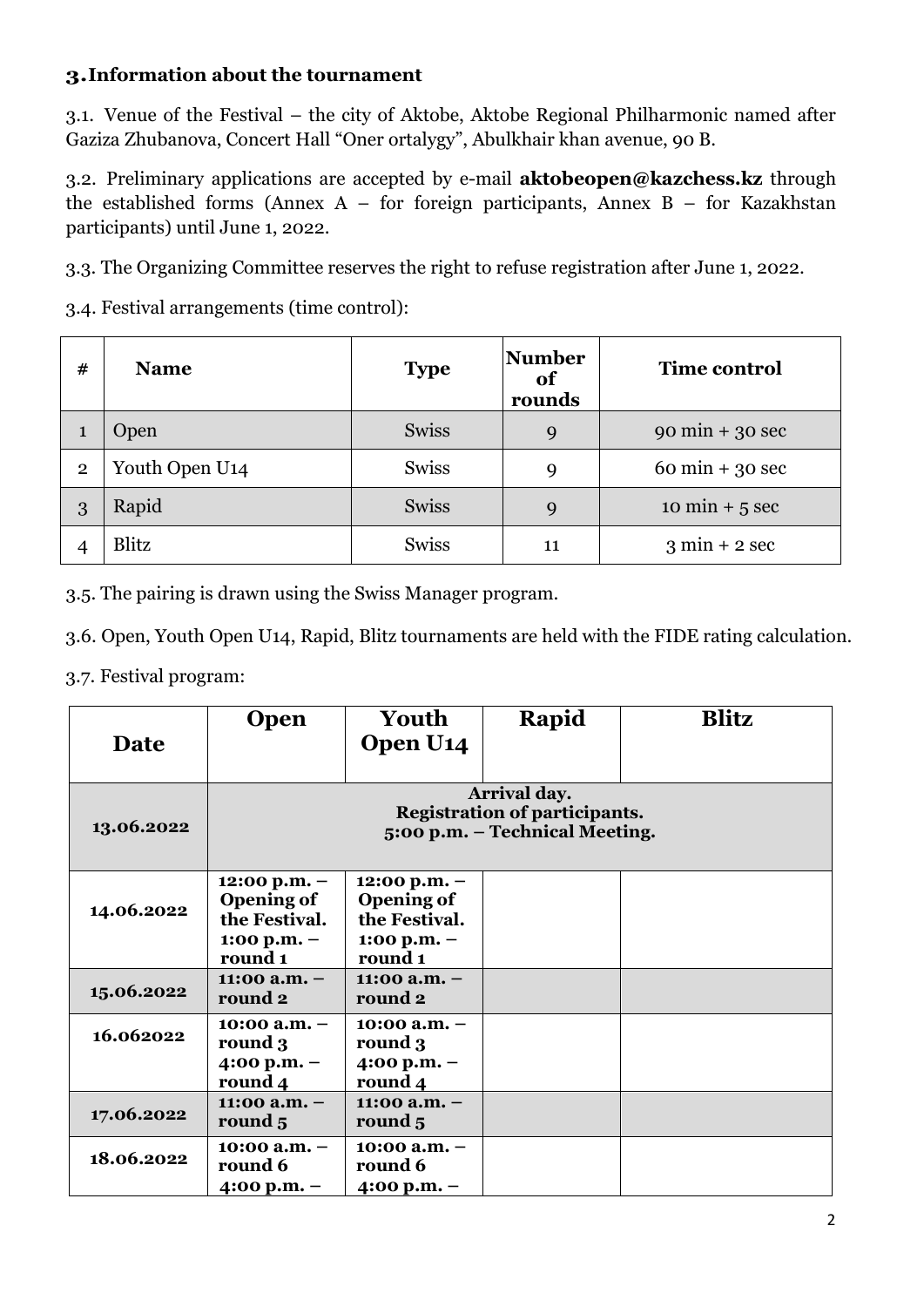|            | round $7$                 | round $7$                 |                                                                 |                                                                           |
|------------|---------------------------|---------------------------|-----------------------------------------------------------------|---------------------------------------------------------------------------|
| 19.06.2022 | 11:00 $a.m.$ –<br>round 8 | 11:00 a.m. $-$<br>round 8 |                                                                 |                                                                           |
| 20.06.2022 | 11:00 $a.m.$ –<br>round 9 | 11:00 a.m. $-$<br>round 9 |                                                                 |                                                                           |
| 21.06.2022 |                           |                           | $10:00$ a.m. $-$<br>rounds 1-5<br>$3:00$ p.m. $-$<br>rounds 6-9 |                                                                           |
| 22.06.2022 |                           |                           |                                                                 | 10:00 a.m. $-$<br>rounds 1-11<br>$5:00 p.m. - Closing$<br>of the Festival |
| 23.06.2022 |                           |                           | Departure day                                                   |                                                                           |

*The schedule of rounds may be adjusted by the Festival Arbitration Panel.*

3.8. Over 30 minutes late for a round is considered a defeat, the opponent gets a "+", and the latecomer gets a "-".

3.9. Cheating control is enforced in accordance with the requirements of the FIDE Anti-Cheating Regulations, with a standard level of protection.

3.10. Appeal.

- to settle disputes, the Technical Meeting will elect an Appeals Committee (AC) consisting of: the Chairman, 2 main AC members + 2 substitute AC members;

- A player may appeal against any judgment of the Arbitration Panel by submitting an appeal in writing to the AC, no later than 1 hour after the end of the round, by paying an appeal fee of 30,000 tenge;

- the judgment of the Appeals Committee is final;

- If the appeal is upheld, the appeal fee will be refunded in full.

#### **4.Participation conditions**

4.1. Competitors who meet the requirements below are allowed to take part in the following tournaments:

| #            | <b>Name</b> | <b>Conditions of</b><br>participation | Age          | Fee                                                                                  |                                      |
|--------------|-------------|---------------------------------------|--------------|--------------------------------------------------------------------------------------|--------------------------------------|
|              |             |                                       | restrictions | Elo                                                                                  | amount,<br>tg                        |
| $\mathbf{1}$ | Open        | not less<br>than first<br>category    |              | GM, WGM<br>$\geq 2400$<br>2200-2399<br>2000-2199<br>1999 and<br>below<br>without Elo | 15,000<br>20,000<br>25,000<br>30,000 |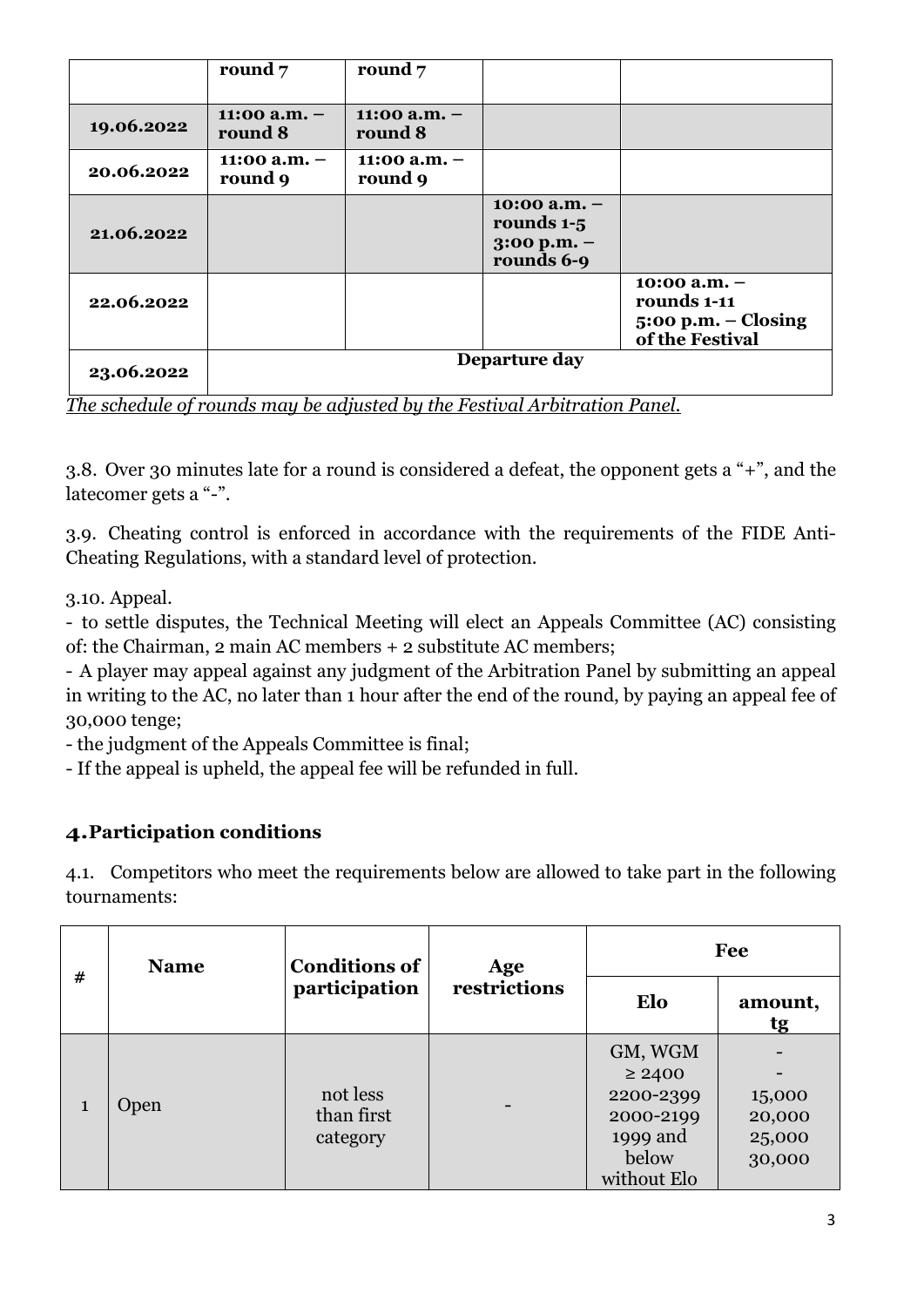| $\overline{2}$ | Youth Open U <sub>14</sub> | not less<br>than second<br>category | born in 2008<br>and younger | 10,000 |
|----------------|----------------------------|-------------------------------------|-----------------------------|--------|
| 3              | Rapid                      | not less<br>than second<br>category |                             | 5,000  |
| 6              | Blitz                      | not less<br>than second<br>category |                             | 5,000  |

4.2. For participants who have requested, as an exception, registration (admission to the tournament) after June 1, 2022, the tournament fee is increased by 10,000 tenge.

4.3. The tournament fees are allocated to general administrative and organizational costs.

4.4. All tournament fees are accepted into the settlement account of the Kazakhstan Chess Federation. The purpose of the payment must specify the person for whom the fee is paid. When submitting an application by e-mail, this payment document must be attached specifying the tournaments in which the player intends to participate.

4.5. Band details:

Republican Public Association

"Kazakhstan Chess Federation"

BIN 911240001354 Beneficiary code 18

A/c in Jysan Bank JSC

IIC No. KZ88998BTB0000540538

Bank BIC: TSESKZKA

#### **5.Determination of winners. Award**

5.1. The winners are determined by the highest total of points scored in all games. In case of a draw, the winner is determined successively by:

- under the Swiss system:

a) face-to-face competition (if all participants in the share played with each other);

b) Buchholz coefficient (truncated, without one worst result);

c) higher number of wins;

d) performance rating.

5.2. The guaranteed prize fund of the Festival of 13,600,000 tenge is formed by sponsor funds.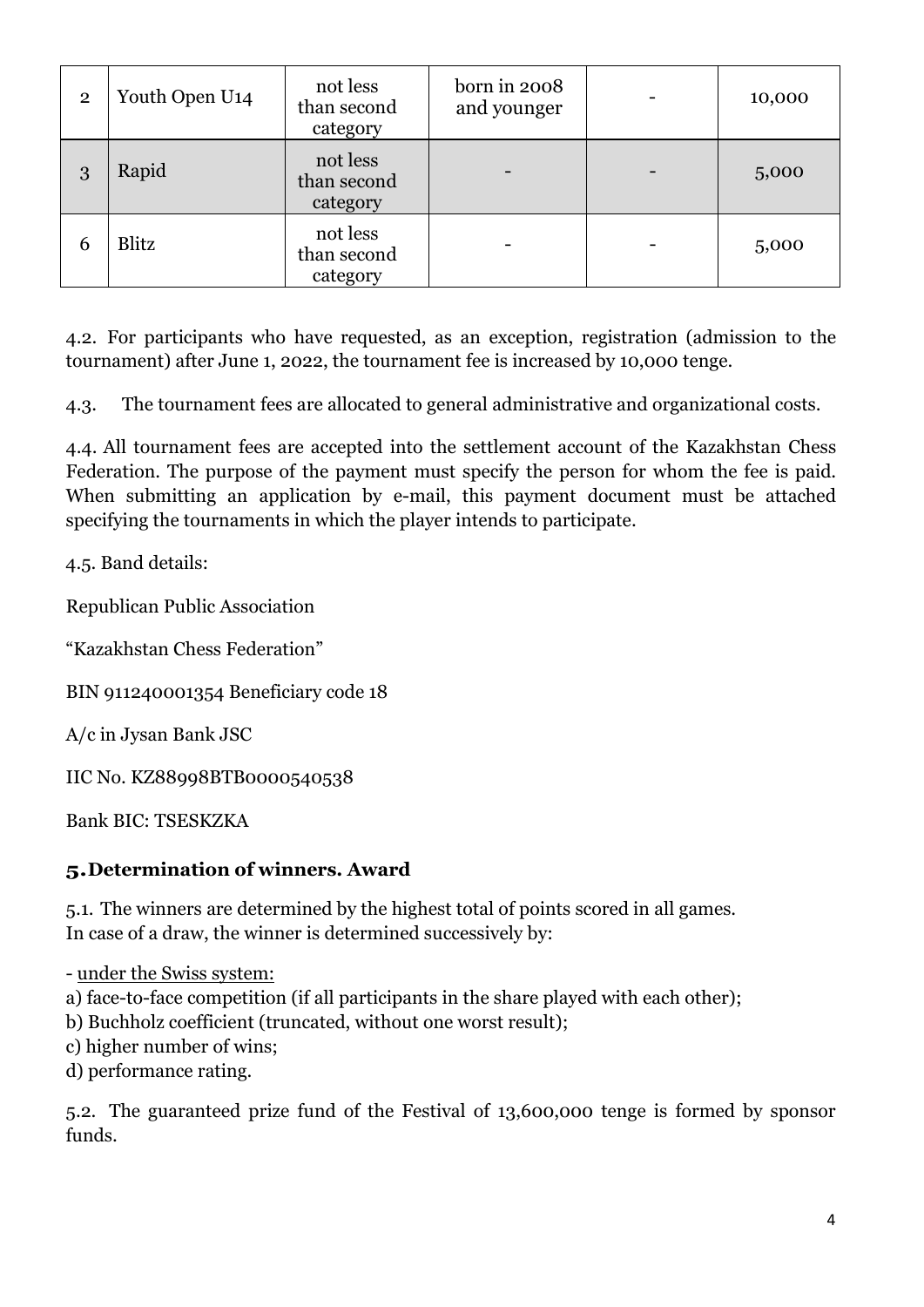## 5.3.1 Open. Main prizes, **7,900,000** tenge.

| 1 place  | 2,000,000 |
|----------|-----------|
| 2 place  | 1,500,000 |
| 3 place  | 1,200,000 |
| 4 place  | 1,000,000 |
| 5 place  | 700,000   |
| 6 place  | 500,000   |
| 7 place  | 400,000   |
| 8 place  | 300,000   |
| 9 place  | 200,000   |
| 10 place | 100,000   |

# 5.3.2 Open. Additional prizes, **7,900,000** tenge.

|                                        | Women              | Veterans, born in 1962 and older |         |  |
|----------------------------------------|--------------------|----------------------------------|---------|--|
| 1 place<br>500,000                     |                    | 1 place                          | 300,000 |  |
| 2 place                                | 300,000            |                                  | 200,000 |  |
| 3 place                                | 3 place<br>200,000 |                                  | 100,000 |  |
| The best result among $E$ lo < 2300    | 50,000             |                                  |         |  |
| The best result among $E$ lo < 2100    | 50,000             |                                  |         |  |
| The best result among $E$ lo < 1900    | 50,000             |                                  |         |  |
| Best result among Aktobe chess players | 50,000             |                                  |         |  |

## 5.3.3. Youth Open U-14. Main prizes, **1,500,000** tenge.

| 1 place | 400,000 |
|---------|---------|
| 2 place | 300,000 |
| 3 place | 250,000 |
| 4 place | 200,000 |
| 5 place | 150,000 |
| 6 place | 100,000 |
| 7 place | 50,000  |
| 8 place | 50,000  |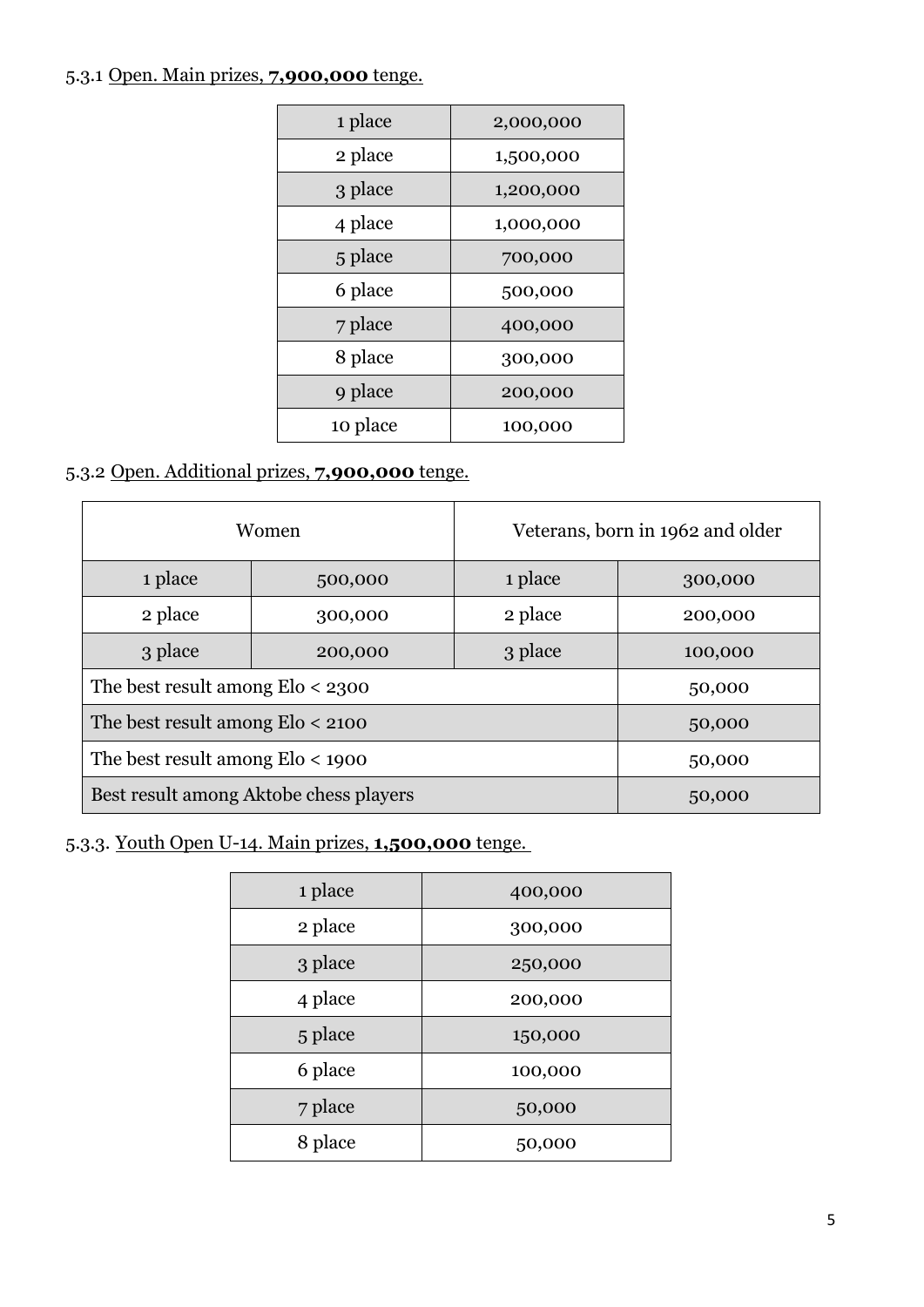## 5.3.4. Youth Open U-14. Additional prizes, **900,000** tenge.

| Girls   |         | The best result<br>among boys born<br>in 2012 and<br>younger |         | The best result<br>among girls born in<br>2012 and younger |         |
|---------|---------|--------------------------------------------------------------|---------|------------------------------------------------------------|---------|
| 1 place | 150,000 | 1 place                                                      | 150,000 | 1 place                                                    | 150,000 |
| 2 place | 100,000 | 2 place                                                      | 100,000 | 2 place                                                    | 100,000 |
| 3 place | 50,000  | 3 place                                                      | 50,000  | 3 place                                                    | 50,000  |

## 5.3.5. Open-rapid. Main prizes, **550,000** tenge.

| 1 place | 150,000 |
|---------|---------|
| 2 place | 100,000 |
| 3 place | 80,000  |
| 4 place | 70,000  |
| 5 place | 60,000  |
| 6 place | 50,000  |
| 7 place | 40,000  |

## 5.3.6. Open-rapid. Additional prizes, **200,000** tenge.

| The best result among women                          | 50,000 |
|------------------------------------------------------|--------|
| The best result among veterans                       | 50,000 |
| The best result among boys born in 2008 and younger  | 50,000 |
| The best result among girls born in 2008 and younger | 50,000 |

## 5.3.7. Open-blitz. Main prizes, **550,000** tenge.

| 1 place | 150,000 |
|---------|---------|
| 2 place | 100,000 |
| 3 place | 80,000  |
| 4 place | 70,000  |
| 5 place | 60,000  |
| 6 place | 50,000  |
| 7 place | 40,000  |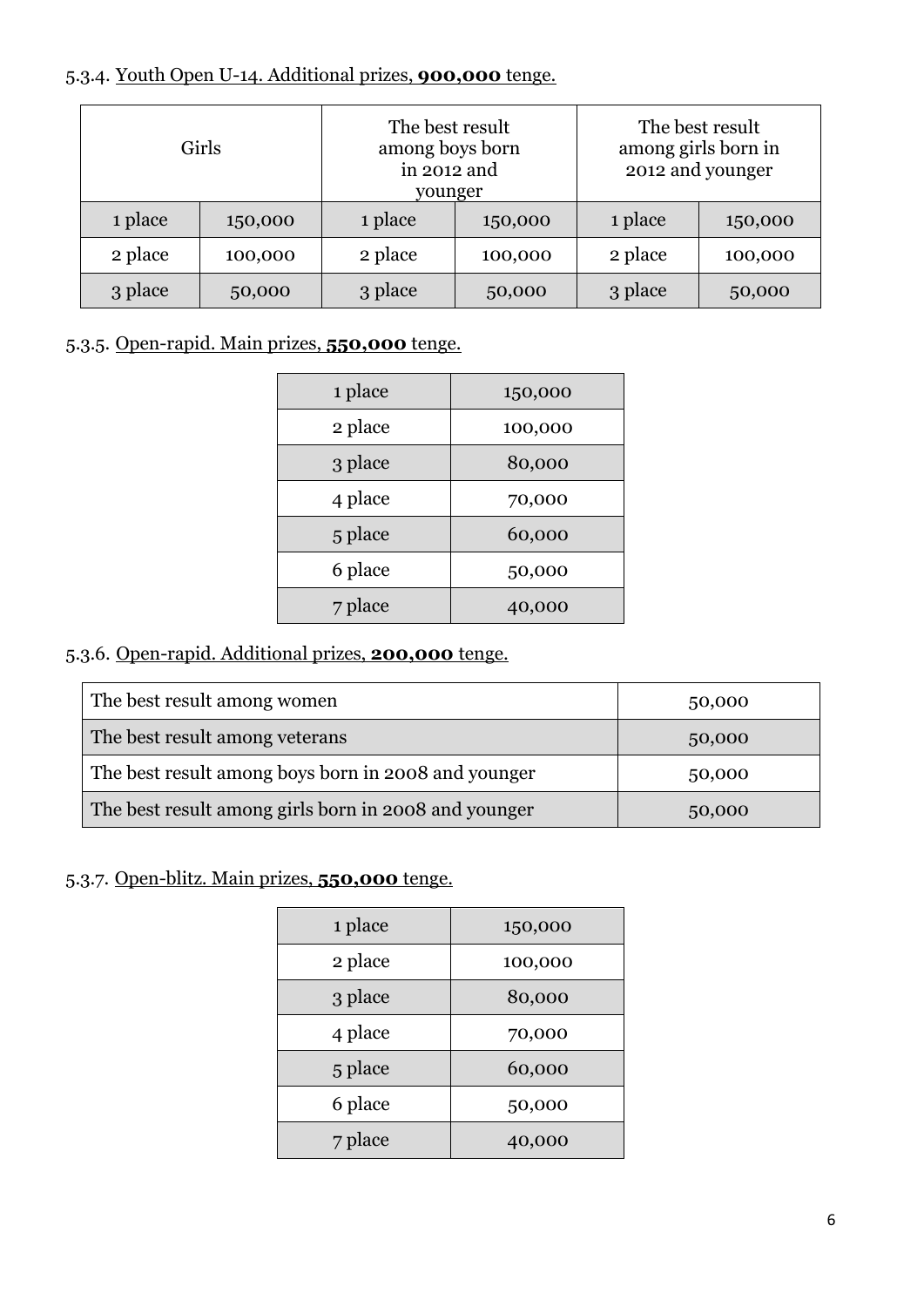#### 5.3.8. Open-blitz. Additional prizes, **200,000** tenge.

| The best result among women                          | 50,000 |  |  |
|------------------------------------------------------|--------|--|--|
| The best result among veterans                       | 50,000 |  |  |
| The best result among boys born in 2008 and younger  | 50,000 |  |  |
| The best result among girls born in 2008 and younger | 50,000 |  |  |

5.4. Dollar/Tenge exchange rate as of 19.04.2022: 1 USD = 450 KZT

5.5. Taxes will be withheld from all prizes in accordance with the applicable laws of the Republic of Kazakhstan.

5.6. The main and additional prizes are not divided.

5.7. A participant can receive only one prize – the biggest one.

#### **6.Travel and accommodation of participants**

6.1. All travel expenses of the participants shall be borne by the sending organizations or by the participants themselves.

## **7.Contact details**

Acceptance of applications [aktobeopen@kazchess.kz](mailto:aktobeopen@kazchess.kz) Official tournament website: [www.kazchess.kz](http://www.kazchess.kz/) The draw and start lists are available on the website: [www.chess-results.com](http://www.chess-results.com/)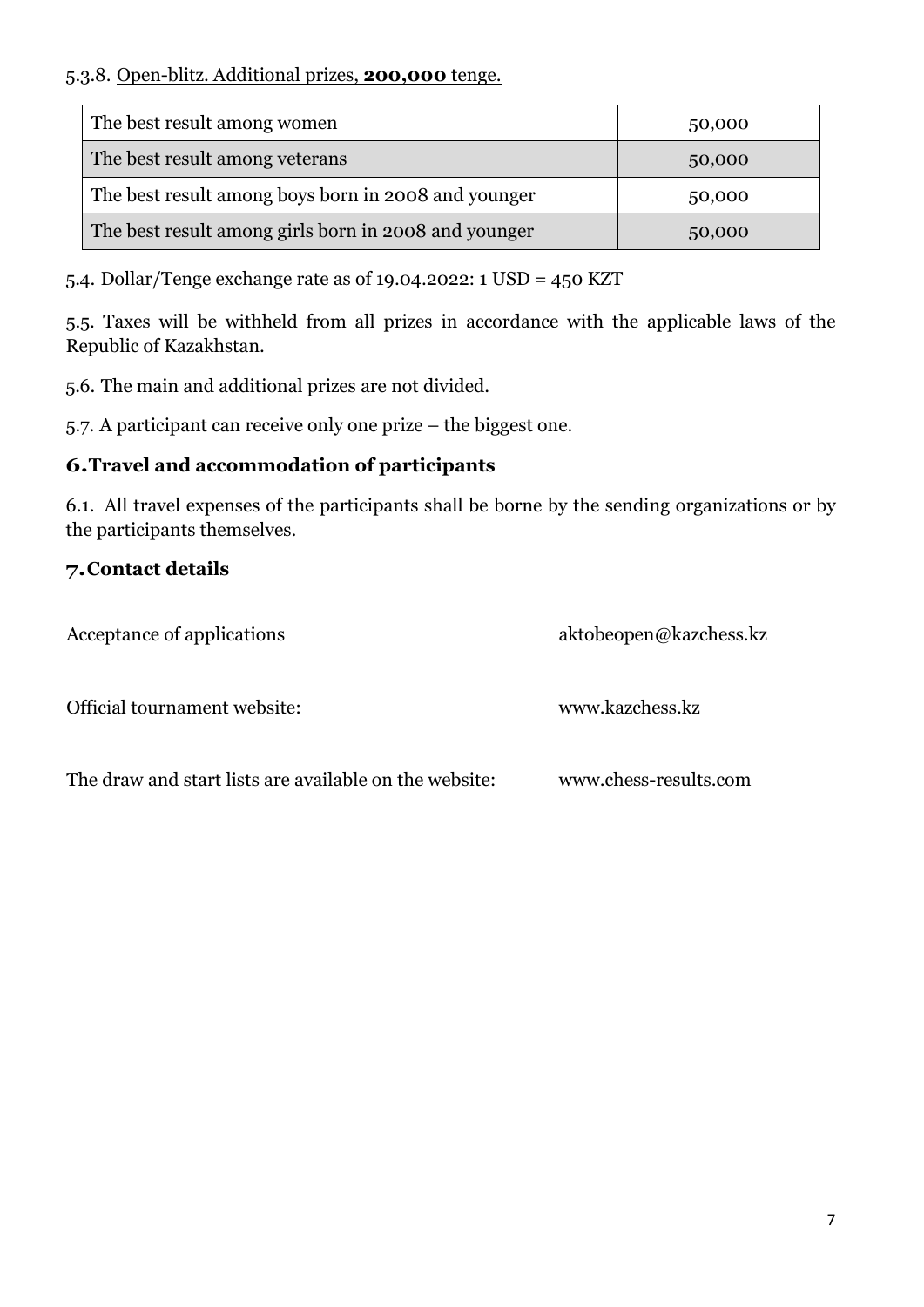These Regulations are an official invitation to "International Chess Festival "Vladimir Dvorkovich Memorial – Aktobe Open 2022"

# **Registration form for foreign participants** (filled in Latin letters)

| Last name:                |  |
|---------------------------|--|
| <b>First name:</b>        |  |
| Date of birth $(d/m/y)$ : |  |
| Sex:                      |  |
| Country:                  |  |
| <b>Telephone:</b>         |  |
| Email:                    |  |
| FIDE ID:                  |  |
| Elo:                      |  |
| <b>Title:</b>             |  |
| <b>Tournament:</b>        |  |
| <b>Arrival date:</b>      |  |
| <b>Departure date:</b>    |  |
| <b>Passport No:</b>       |  |

*A scanned copy of passport must be attached when submitting an application by email*